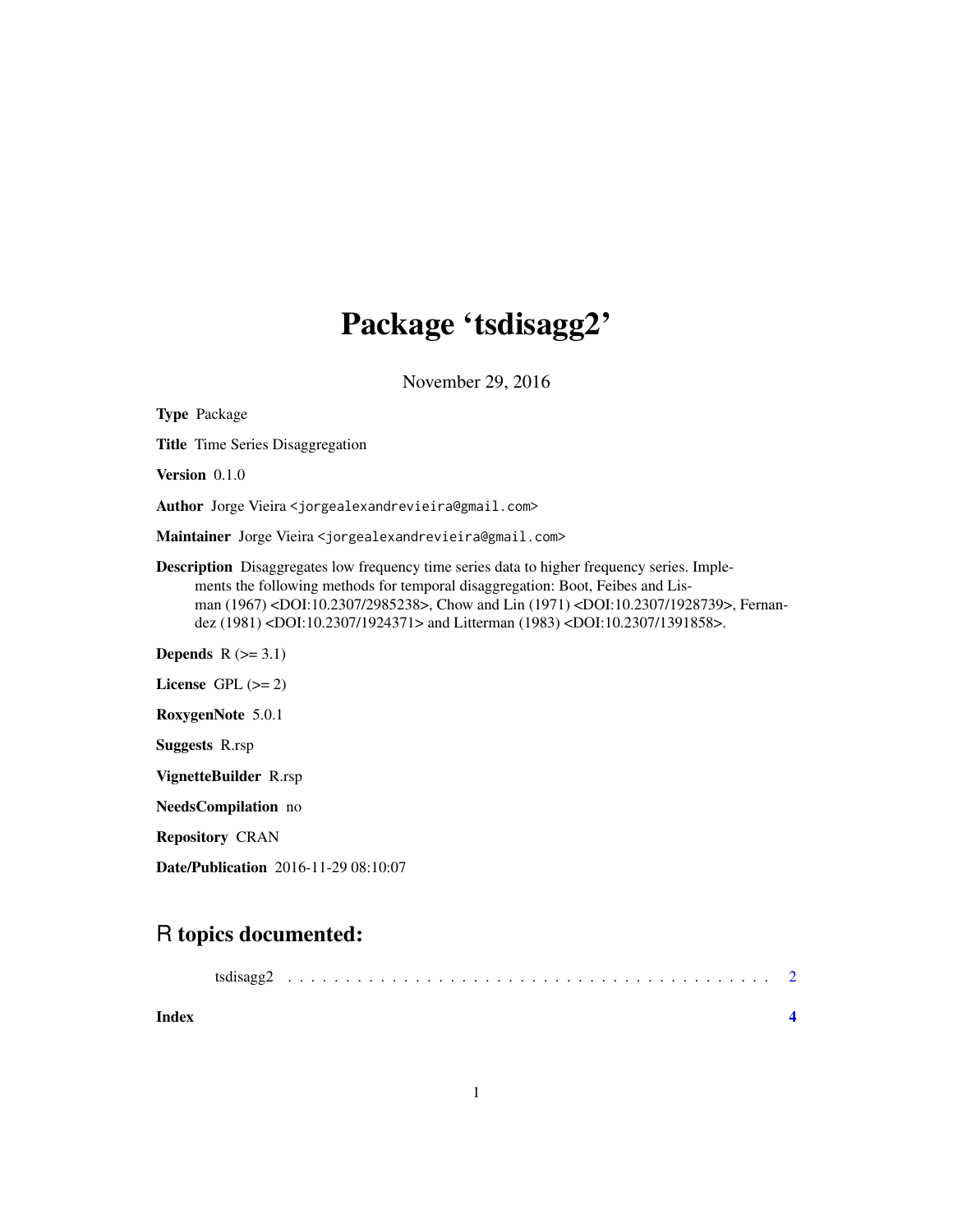<span id="page-1-0"></span>

#### Description

The "tsdisagg2" function performs temporal disaggregation or interpolation of low frequency to high frequency time series.

#### Usage

```
tsdisagg2(y, x, c = 0, method = "cl1", s = 4, type = "sum", ML = 0,
  rho, neg = 0, da, dz, plots = 0)
```
#### Arguments

| у      | A data frame, matrix, list or vector with low frequency data.                                                                                                                                                                          |
|--------|----------------------------------------------------------------------------------------------------------------------------------------------------------------------------------------------------------------------------------------|
| x      | A data frame, matrix, list or vector with high frequency data.                                                                                                                                                                         |
| C      | Constant; If $c=1$ , the model will be estimated with a constant; If $c=0$ , the oppo-<br>site case. (Default: $c=0$ )                                                                                                                 |
| method | Set disaggregation method; Available methods are Boot, Feibes and Lisman<br>(method="bfl1" or method="bfl2"), Chow and Lin (method="cl1" or method="cl2"),<br>Fernandez (method="f") and Litterman (method="l"). Default: method="cl1" |
| S      | Frequency of observations; Available frequencies are 3, 4 or 12. For example, if<br>s=4, we have quaterly observations. (Default: s=4)                                                                                                 |
| type   | Type of restriction; Could be "last", "first", "sum" or "average". (Default: type="sum")                                                                                                                                               |
| ML     | Maximum Likelihood (ML=1) or Generalised Least Squares (ML=0) "rho" es-<br>timation. (Default: ML=0)                                                                                                                                   |
| rho    | Sets a value for "rho" (Default: rho=0)                                                                                                                                                                                                |
| neg    | If $neg=1$ , will be tested negative for "rho"; If $neg=0$ , only positive values will be<br>tested. (Default: $neg=0$ )                                                                                                               |
| da     | First year considered on low frequency data.                                                                                                                                                                                           |
| dz     | Last year considered on low frequency data.                                                                                                                                                                                            |
| plots  | If plots = 1, generates the plot of the estimated series and the plot withe Objective<br>function values; If prints=0, the opposite case. (Default: plots=0)                                                                           |

#### Details

The function is used to disaggregate a low frequency to a higher frequency time series, while either the sum, the average, the first or the last value of the resulting high-frequency series is consistent with the low frequency series. Implements the following methods for temporal disaggregation: Boot, Feibes and Lisman (first and second differences), Chow and Lin (independent and AR(1) errors), Fernandez and Litterman. For Boot, Feibes and Lisman methods, the disaggregation can not be performed with help of indicator series. For the remaining methods, desaggregation can be performed with or without the help of one or more indicator series. If the high-frequency indicator(s) cover(s) a longer time span than the low-frequency series, an extrapolation is performed, using the same model as for interpolation.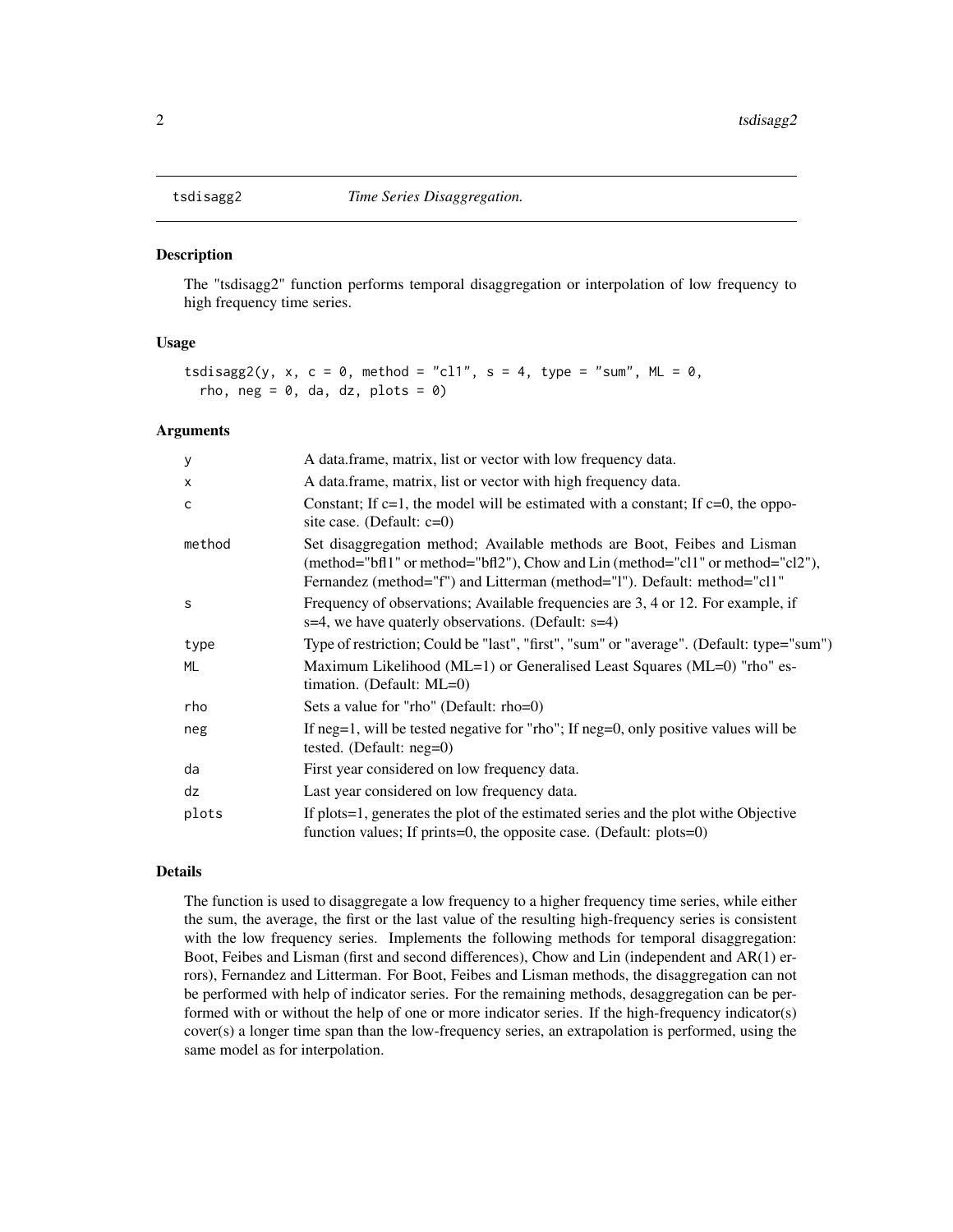#### tsdisagg2 3

#### Value

The function prints details of the disaggregation (smooth, loglik, ...), estimated parameters (sigma\_ols, sigma\_gls, model coefficients, ...) and the disaggregated series. The function also returns an invisible list containing all the numeric results.

#### Examples

```
anual <- runif( 19, 300, 455 )
indicators <- data.frame( runif( 76, 500, 700 ), runif( 76, 800, 980 ) )
### Constant ###
tsdisagg2( y=anual, x=indicators, c=1, da=1995, dz=2013, plots=1 )
# Estimate model with constant
### Method selection ###
tsdisagg2( y=anual, x=indicators, method="f", da=1995, dz=2013, plots=1 )
# Use option method
### "rho" value ###
tsdisagg2( y=anual, x=indicators, method="cl2", da=1995, dz=2013, plots=1 )
# Search for positive optimal "rho" is enabled (if method="cl2" or method="l")
tsdisagg2( y=anual, x=indicators, method="cl2", rho=0.35, da=1995, dz=2013, plots=1 )
# Set "rho" value manually (the grid search is not performed)
### Interpolation or distribution ###
tsdisagg2( y=anual, x=indicators, da=1995, dz=2013, method="f", type="last" )
# Performs disaggregation by interpolation with type="last" or type="first"
tsdisagg2( y=anual, x=indicators, da=1995, dz=2013, method="f", type="average" )
# Performs disaggregation by distribution with type="sum" or type="average"
### Use returned objects ###
td <- tsdisagg2( y=anual, x=indicators, da=1995, dz=2013, method="f", type="average" )
names(td)
td$BETA_ESTIMATION
```